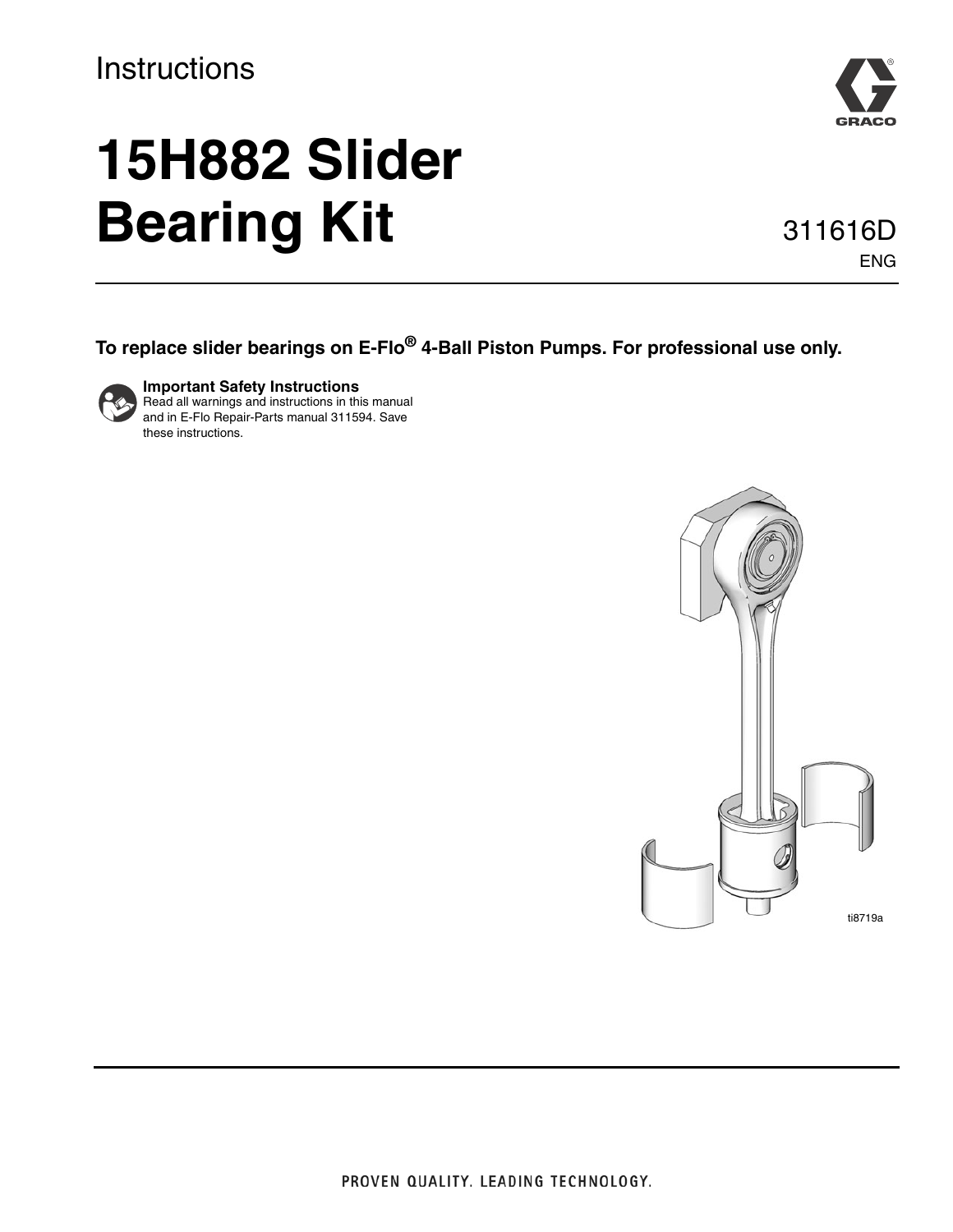## <span id="page-1-0"></span>**Pressure Relief Procedure**



System pressure can cause the pump to cycle unexpectedly, which could result in serious injury from splashing or moving parts.

- 1. Set START/STOP switch to STOP.
- 2. Push in SECURE DISABLE switch.
- 3. Open the back pressure regulator and all fluid drain valves in the system, having a waste container ready to catch drainage. Leave open until you are ready to pressurize system again.
- 4. Check that pressure gauges on fluid supply and return lines read zero. If gauges do not read zero, determine cause and carefully relieve pressure by VERY SLOWLY loosening a fitting. Clear obstruction before pressurizing system again.

# **Kit Parts**

**NOTE:** Slider Bearing Kit 15H882 includes parts to rebuild both slider bearing assemblies. Parts included in the kit are marked with an asterisk, for example (5\*). Use all the new parts in the kit.

| Ref.<br>No.   |     | <b>Part No. Description</b>                                 | Qtv    |
|---------------|-----|-------------------------------------------------------------|--------|
| $5^*$         | n/a | SCREW, cap, socket-head; 5/8-11<br>x 3 in. (76 mm)          | 4      |
| $8*$<br>$12*$ | n/a | <b>SLIDER BEARING</b><br>116719 SCREW, 8-32 hex washer head | 4<br>4 |
|               |     |                                                             |        |

*Parts designated n/a are not available separately.*

## **Kit Installation**

### **Disassembly**



- 1. Jog the motor to bring the pump on the side being repaired to the bottom of its stroke. This provides access to the coupling nut (14).
- 2. Relieve pressure, page [2.](#page-1-0)
- 3. Shut off electrical power to the unit.
- 4. Remove two screws (12) and the cover. FIG. 1 shows the cover (32) on the stand side; the motor side cover is (21).
- $9$  Place clean rag over slider cylinder (2).
- $10 \over 10$  Hold slider piston (9) flats with 3/4 in. wrench, and brace against tie rod (3).

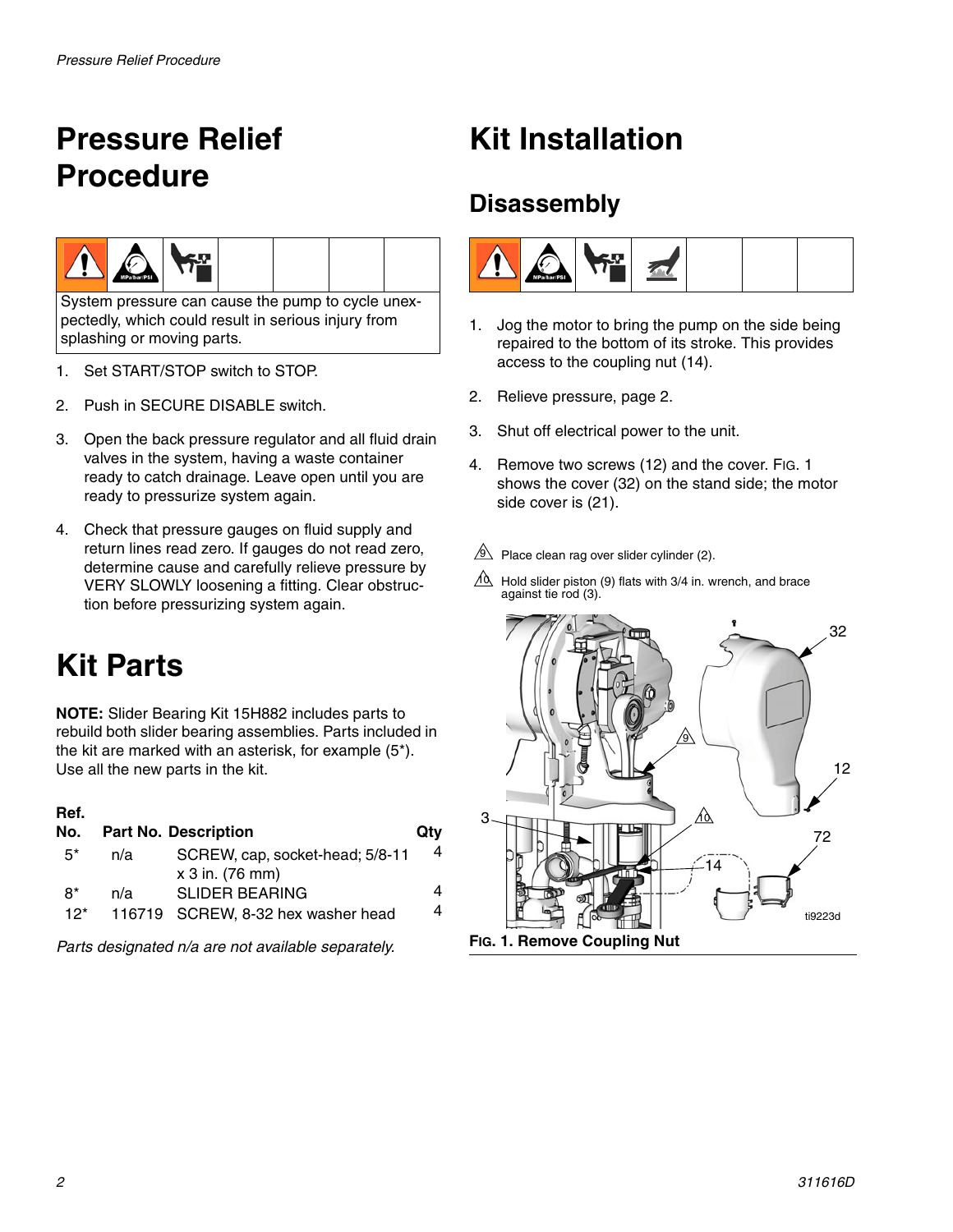- 5. Place a clean rag over the top of the slider cylinder (2) to prevent debris from falling into the slider assembly during disassembly.
- 6. Remove the 2-piece shield (72) by inserting a screwdriver straight into the slot, and using it as a lever to release the tab. Repeat for all tabs. **Do not** use the screwdriver to pry the shields apart.
- 7. Place a 3/4 in. wrench on the slider piston (9) flats (just above the coupling nut), to keep the slider piston/connecting rod from turning when you are loosening the coupling nut (14). Orient the wrench so it is braced against one of the tie rods (3). Applying excessive force to the slider piston/connecting rod can shorten the life of the lower pin bearing.
- 8. Using a 1-5/8 in. open-end wrench, unscrew the coupling nut (14) from the slider piston (9) and let it slide down onto the pump piston rod. Be careful not to lose the collars (13).
- 9. See [FIG. 2](#page-2-0). Using a 1/2 in. hex driver, unscrew the two cap screws (5). Remove the crank arm cap (38) and key (39). If necessary, use a plastic hammer to break these parts loose.

 $9$  Place clean rag over slider cylinder (2).

 $4\overline{\triangle}$  Apply antiseize lubricant (LPS $^\circledR$ -04110 or equivalent) to screw (5) threads. Torque key-side screw to 210-230 ft-lb (283-310 N•m) first, then torque gap side screw to 210-230 ft-lb (283-310 N•m). Torque screws an additional 2-3 times each, or until they stop turning when torqued to 210-230 ft-lb (283-310 N•m).



<span id="page-2-0"></span>**FIG. 2. Remove Crank Arm Cap**

- 10. See [FIG. 3](#page-2-1). Rotate the crank arm (4) to allow it to be removed from the output shaft (OS).
- 11. Pull the crank arm/connecting rod/slider piston assembly (CR) up and out of the cylinder.
- 12. Remove the old bearings (8).



<span id="page-2-1"></span>**FIG. 3. Rotate Crank Arm**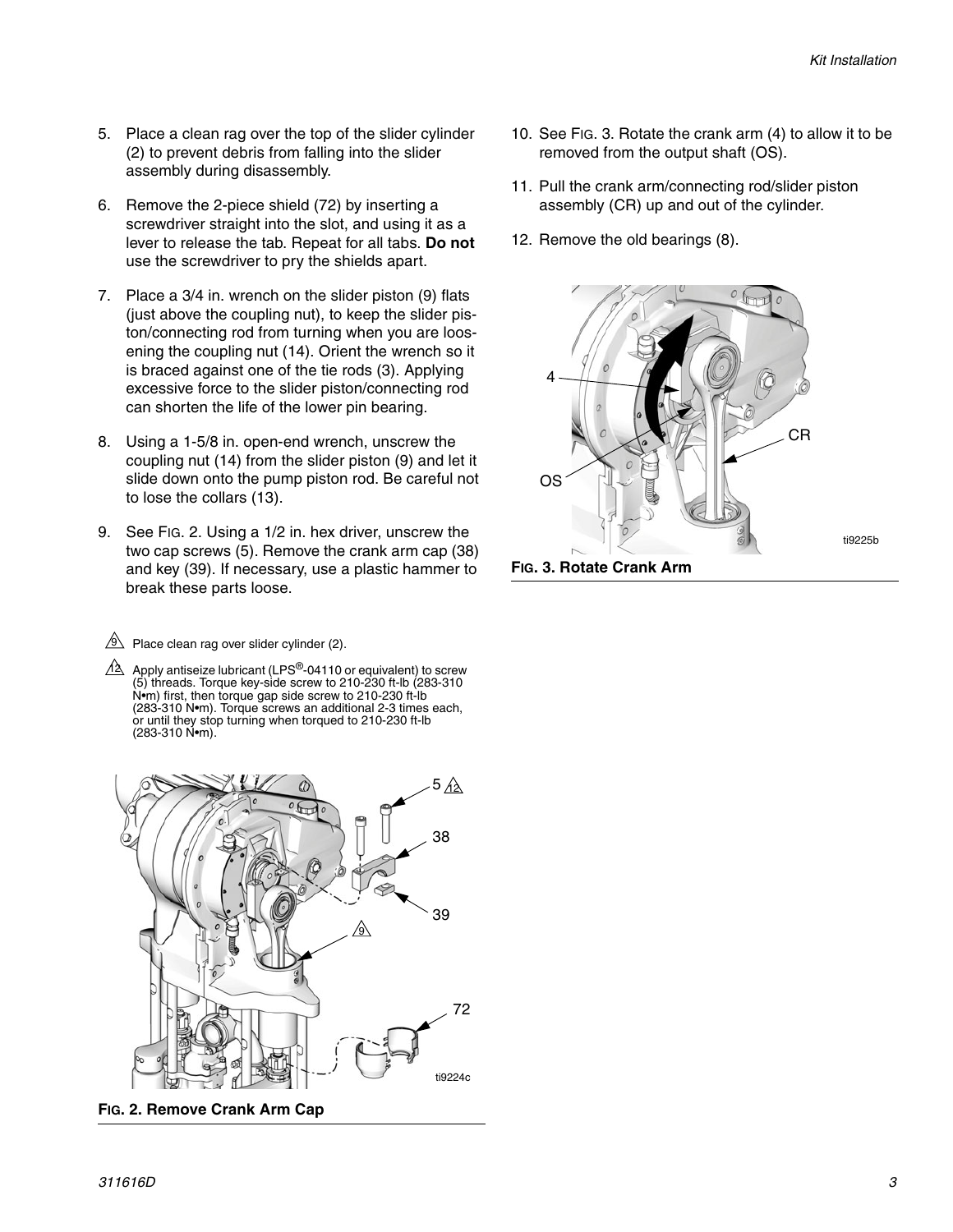## **Reassembly**

1. See [FIG. 4](#page-3-0). Install the two new bearings (8) on the slider piston (9). The joints between the bearings must align with the pin hole (PH) in the slider piston.



<span id="page-3-0"></span>**FIG. 4. Slider Bearings**

- 2. Slide the piston (9) and connecting rod (7) into the cylinder (2).
- 3. Position the crank arm (4) to engage the output shaft (OS), and rotate it to the bottom of the output shaft.
- 4. Place a clean rag over the top of the slider cylinder (2) to prevent debris from falling into the slider assembly during reassembly.
- 5. See [FIG. 5](#page-3-1). Apply antiseize lubricant (LPS<sup>®</sup>-04110) or equivalent) to the threads of the cap screws (5). Install the key (39), crank arm cap (38), and cap screws (5), oriented as shown. While the gap-side screw is still loose, torque the key-side screw to 210-230 ft-lb (283-310 N•m). Then torque the gap-side screw to 210-230 ft-lb (283-310 N•m). Torque screws an additional 2-3 times each, or until they stop turning when torqued to 210-230 ft-lb (283-310 N•m).
- 6. Ensure that the collars (13) are in place in the coupling nut (14).
- 7. Place a 3/4 in. wrench on the flats of the slider piston (9), to keep it from turning when you are tightening the coupling nut (14). Orient the wrench so it is braced against one of the tie rods (3) or the pump stand. Tighten the coupling nut (14) onto the slider piston (9) and torque to 75-80 ft-lb (102-108 N•m).
- 8. Install the shields (72) by engaging the bottom lips with the groove in the wet-cup cap. Snap the two shields together.
- 9. Remove the rag. Reinstall the cover (32 or 21) and screws (12).
- 10. Repeat for the other side.
- $9$  Place clean rag over slider cylinder (2).
- Apply antiseize lubricant (LPS®-04110 or equivalent) to screw (5) threads. Torque key-side screw to 210-230 ft-lb (283-310 N•m) first, then torque gap side screw to 210-230 ft-lb (283-310 N•m). Torque screws an additional 2-3 times each, or until they stop turning when torqued to 210-230 ft-lb (283-310 N•m). <u>12</u>

<span id="page-3-1"></span>

**FIG. 5. Install Crank Arm Cap**